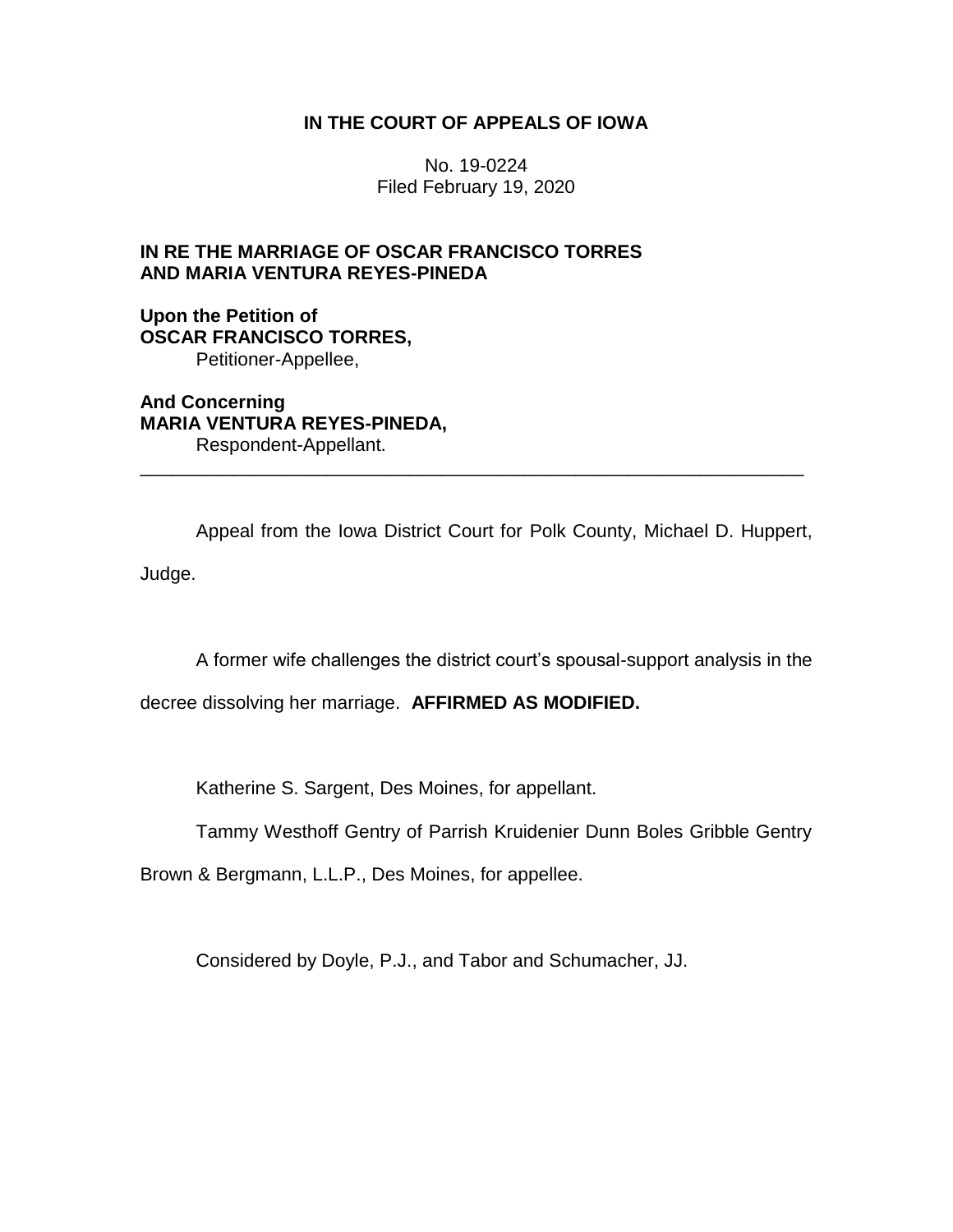### **TABOR, Judge.**

 $\overline{a}$ 

Maria Reyes Pineda and Oscar Francisco Torres divorced after nineteen years of marriage. In the decree, the district court ordered Oscar to pay \$959.51 per month in support for two children. The court also ordered Oscar to pay Maria one dollar per year in spousal support "to preserve [her] right to pursue a modification should circumstances change." On appeal, Maria challenges that place holder, contending the court should have awarded her traditional spousal support commencing when Oscar's child-support obligation ends. Because in the future Maria would be unable to show termination of child support qualified as a change in circumstances outside the contemplation of the court issuing the decree, we find it equitable to modify the decree now to order spousal support.

### **I. Facts and Prior Proceedings**

Oscar and Maria married in August 1999 and divorced in December 2018. They had three children together. The two younger children, twins, were born in 2003. At the time of the divorce trial, they were sophomores in high school and lived with Maria.<sup>1</sup>

Neither Oscar nor Maria continued their education after graduating from high school in El Salvador. They both spoke primarily Spanish and had minimal English language skills. Oscar was forty years old at the time of the trial. He worked as a production supervisor at Pine Ridge Farms, a pork supplier and processor, earning an annual income of \$54,762. Maria was forty-nine years old. She worked full time at Cintas, which supplies uniforms and other workplace

<sup>&</sup>lt;sup>1</sup> The parties' eighteen-year-old daughter also lived in the family home with Maria.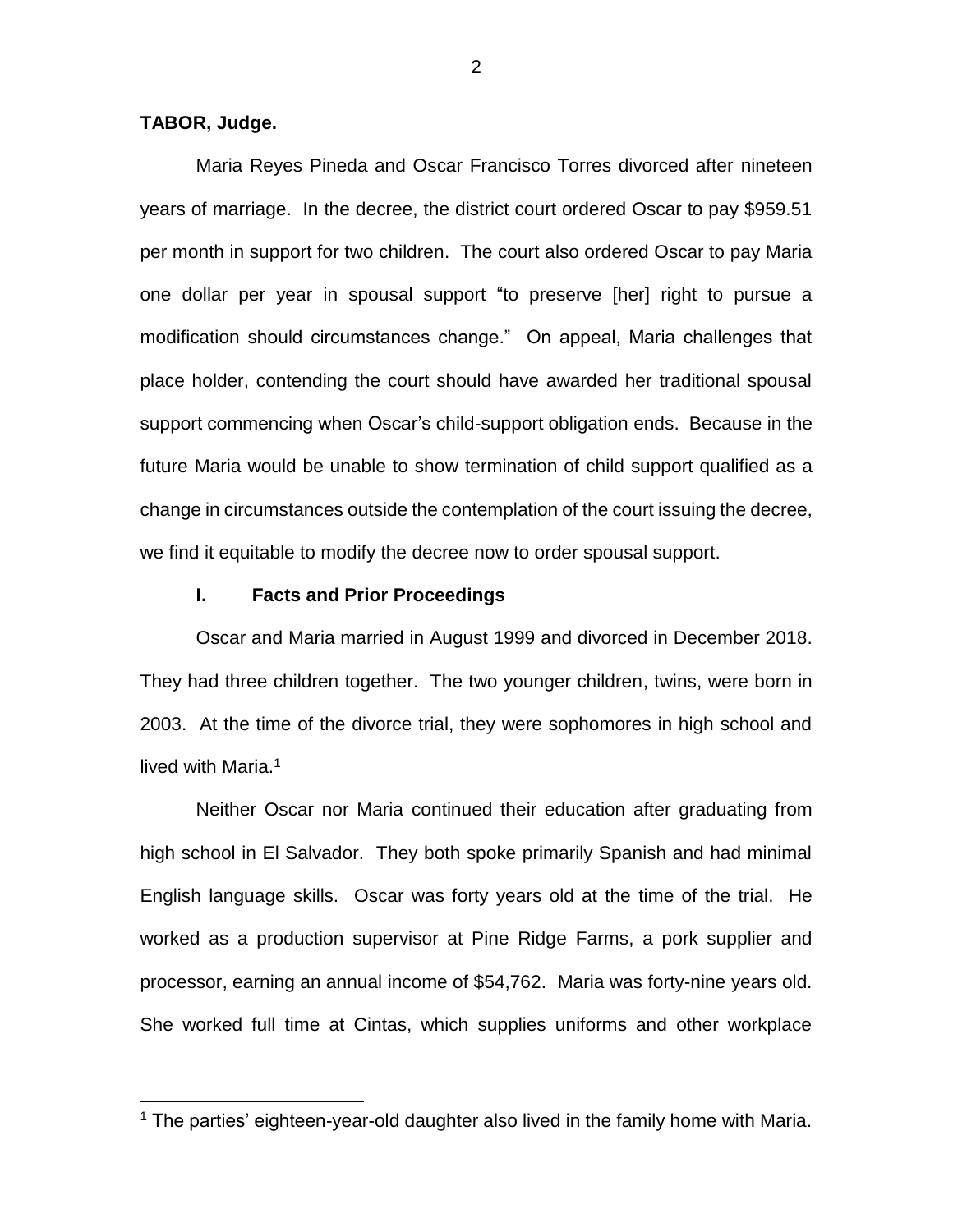products, earning thirteen dollars per hour. The court found her annual income to be \$27,040. She was out of the work force for one year after the twins were born, and again in 2013 to provide care for a family member. Both parties enjoy good health, though Maria has been taking medication for depression and anxiety for about fourteen years.

After pretrial stipulations on custody arrangements, the district court decided three issues: the amount of child support, the propriety of spousal support, and attorney fees.<sup>2</sup> The decree set Oscar's child support obligation at \$959.51 per month for two children and \$662.15 per month for one child (though the support for the twins was likely to terminate at the same time when they graduated from high school in May 2021).<sup>3</sup>

To gauge whether Maria was entitled to spousal support, and if so, how much, the district court started with "the budgets supplied by the parties in their respective affidavits of financial status." The court found Oscar's monthly expenses (excluding child support) were \$2394, while Maria's monthly expenses were \$3910. On the other side of the ledger, (taking into account the award of child support) the court found Oscar's net monthly income would be \$2364, while Maria's net monthly income would be \$2591.

After setting out those figures, the district court recognized Maria's "considerable shortfall in terms of meeting her monthly expenses" (to the tune of \$1319). But still the court concluded Oscar was "not in a position to contribute

 $\overline{a}$ 

 $2$  The parties agreed Maria would continue to live in the marital home with the children. That house had a mortgage balance of \$118,000 and no equity. The decree directed Maria to apply to refinance the home in her name. <sup>3</sup> The court did not order a postsecondary-education subsidy.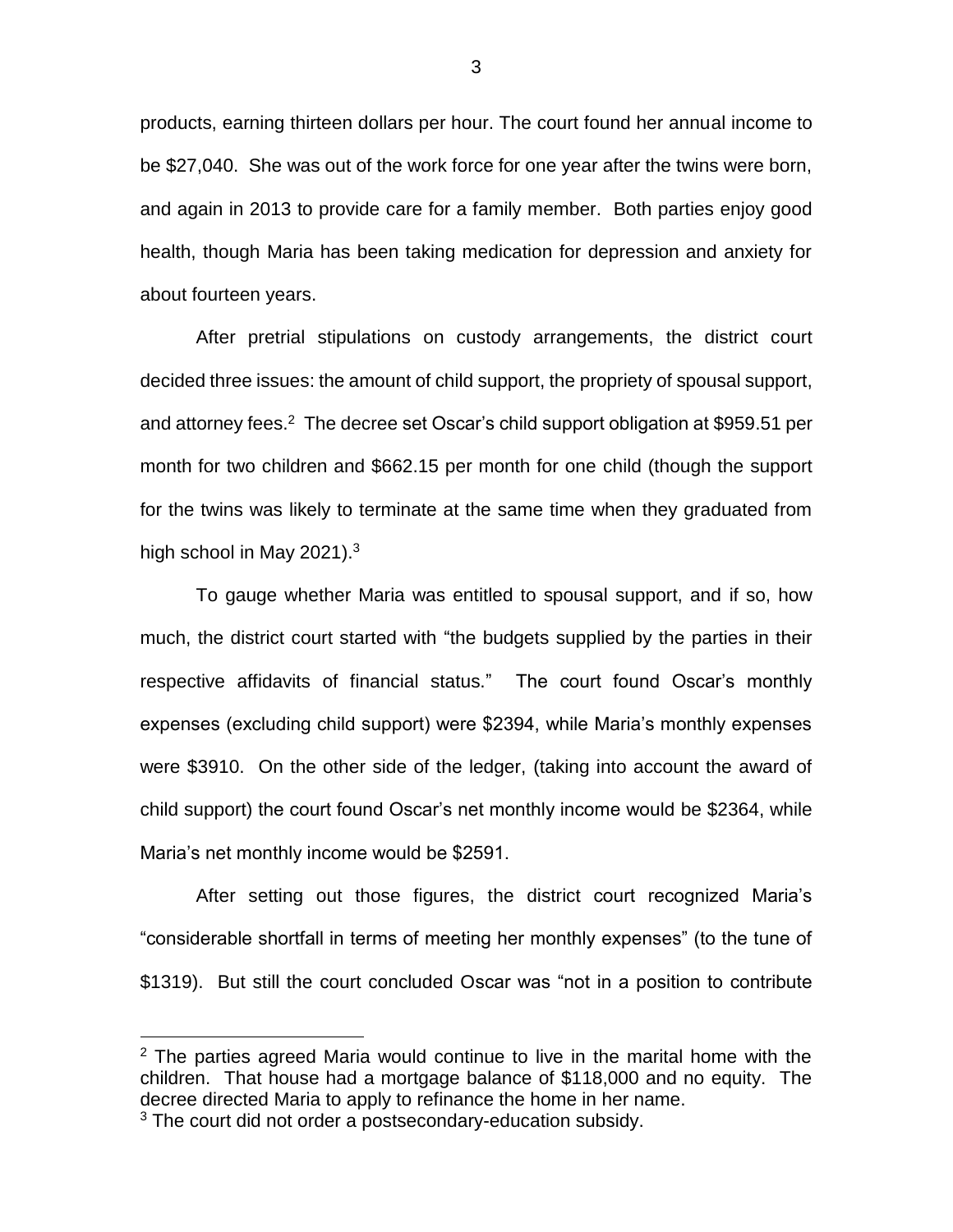further in the form of spousal support." Thus, the court declined to award alimony though the length of the marriage and Maria's "obstacles in becoming selfsufficient" would suggest the appropriateness of traditional spousal support. Instead, the court awarded one dollar per year to ensure that Maria could "pursue a modification should circumstances change."

Spousal support is the sole issue on appeal.

#### **II. Scope and Standard of Review**

The district court considers a divorce case in equity, so we review its ruling de novo. *In re Marriage of Mauer*, 874 N.W.2d 103, 106 (Iowa 2016). We will disturb a spousal support determination only when the court fails to do equity between the parties. *Id*.

#### **III. Analysis**

 $\overline{a}$ 

No divorcing party can claim an absolute right to spousal support. *In re Marriage of Fleener,* 247 N.W.2d 219, 220 (Iowa 1976). The propriety of such a stipend depends on the circumstances of each case. *Id.* Iowa courts consider a host of statutory factors in deciding whether to grant spousal support. *See* Iowa Code § 598.21A(1) (2018). Particularly relevant to our decision here is the parties' nearly twenty-year marriage, as well as their ages and earning capacities. These parties teeter on the "durational threshold" where traditional alimony merits serious consideration.<sup>4</sup> *See In re Marriage of Gust*, 858 N.W.2d 402, 410–11 (Iowa 2015). And the district court appreciated Maria's "obstacles" in becoming self-supporting.

<sup>&</sup>lt;sup>4</sup> Traditional alimony is owed for the life span of the receiving spouse or so long as that spouse is incapable of self-support. *In re Marriage of Olson*, 705 N.W.2d 312, 316 (Iowa 2005).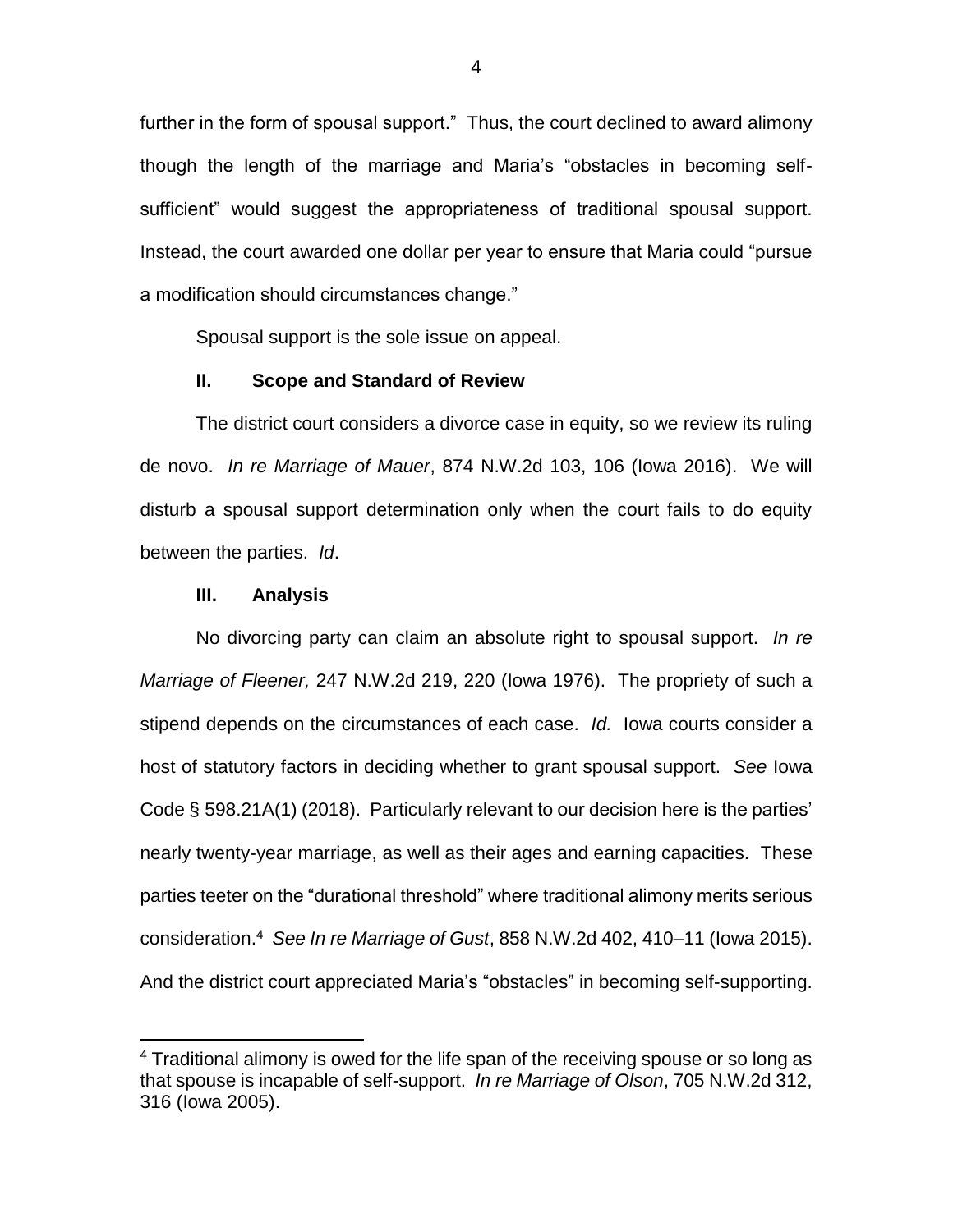But the court faced the stark reality that Oscar could not afford to pay any amount over and above his child-support obligation. *See id*. at 412 ("Where a spouse does not have the ability to pay traditional spousal support, however, none will be awarded.").

That reality is not lost on Maria. She does not dispute the court's finding that Oscar cannot afford to pay spousal support on top of his child support obligation. So she asks for traditional spousal support of \$600 per month to start in June 2021—after the twins graduate from high school. To justify that award, she underscores the length of the marriage, and the fact that Oscar is nine years younger and earns about twice as much annually. She contends that amount of spousal support is necessary to meet her expenses and build more equity for her retirement.

In response, Oscar does not contradict Maria's case for alimony. Rather he argues it would be "best advanced" during a modification proceeding when the court is in a better position to assess their relative incomes and expenses.

Indeed, to protect Maria's future interests in spousal support, the district court awarded her the symbolic amount of one dollar per year, anticipating she could seek modification "should circumstances change." *See In re Marriage of Wessels*, 542 N.W.2d 486, 489 (Iowa 1995) ("It was important that the initial decree awarded some alimony because where no alimony is initially awarded the decree cannot be modified to allow any."). But, as Maria points out, the court's dollar award would allow for modification only if she could later identify a substantial change in circumstances not within the knowledge or contemplation of the court when it entered the decree. *See In re Marriage of Sisson*, 843 N.W.2d 866, 871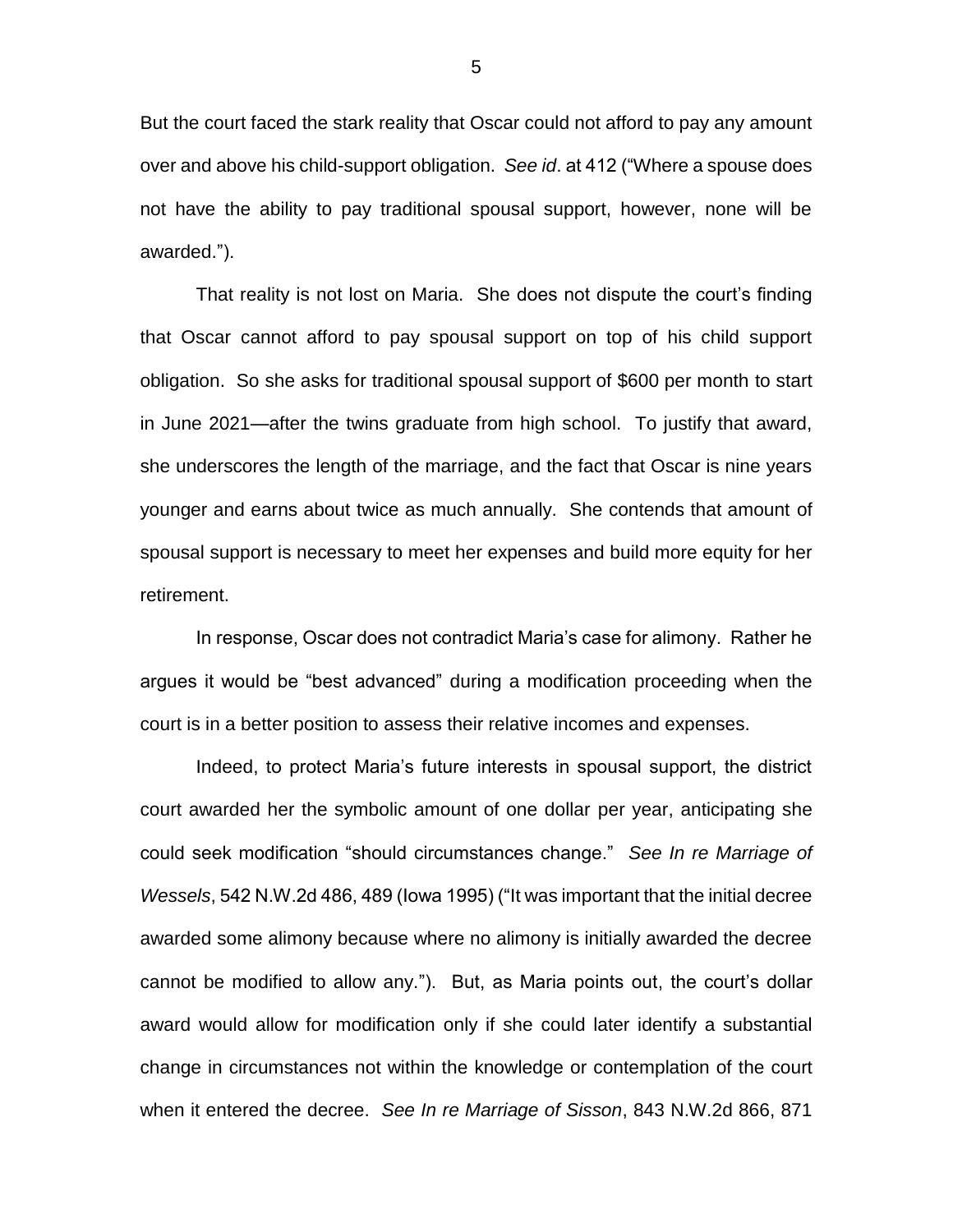(Iowa 2014). Undeniably, the district court knew the twins would graduate from high school and reach the age of majority in May 2021. *See Mears v. Mears*, 213 N.W.2d 511, 516 (1973) (declining to modify when prior court "took into consideration that the boys would grow older"). Given that knowledge, the termination of Oscar's \$959 per month child support obligation in 2021 would not qualify as a substantial change outside the contemplation of the court issuing the decree.

We find it inequitable to ask Maria to wait, file a petition to modify based on the termination of child support, and then face a probable denial because the court contemplated this exact circumstance in the decree. It is unlikely Maria's financial situation will take a dramatic upturn before the summer of 2021. As things stand, both Oscar and the district court essentially acknowledge Maria is a candidate for traditional spousal support. Under these circumstances, it is a better use of judicial resources, and more respectful of the parties' means, to order spousal support as part of this original proceeding. If a substantial change in circumstances does occur, whereby Maria becomes self-supporting or Oscar experiences an unforeseen financial hardship, then Oscar can seek modification.

As Maria notes, it is not unusual in our case law for the decree to order an increase in spousal support once a child support burden lessens. *See, e.g.*, *Gust*, 858 N.W.2d at 404 (affirming award of spousal support which increases from \$1400 to \$2000 per month upon termination of child support); *Olson*, 705 N.W.2d at 315 (ordering alimony to increase from \$1000 to \$1750 per month after child support obligation ended); *Locke v. Locke*, 263 N.W.2d 694, 695 (Iowa 1978) (increasing alimony from \$200 to \$300 per month after child support terminated).

6